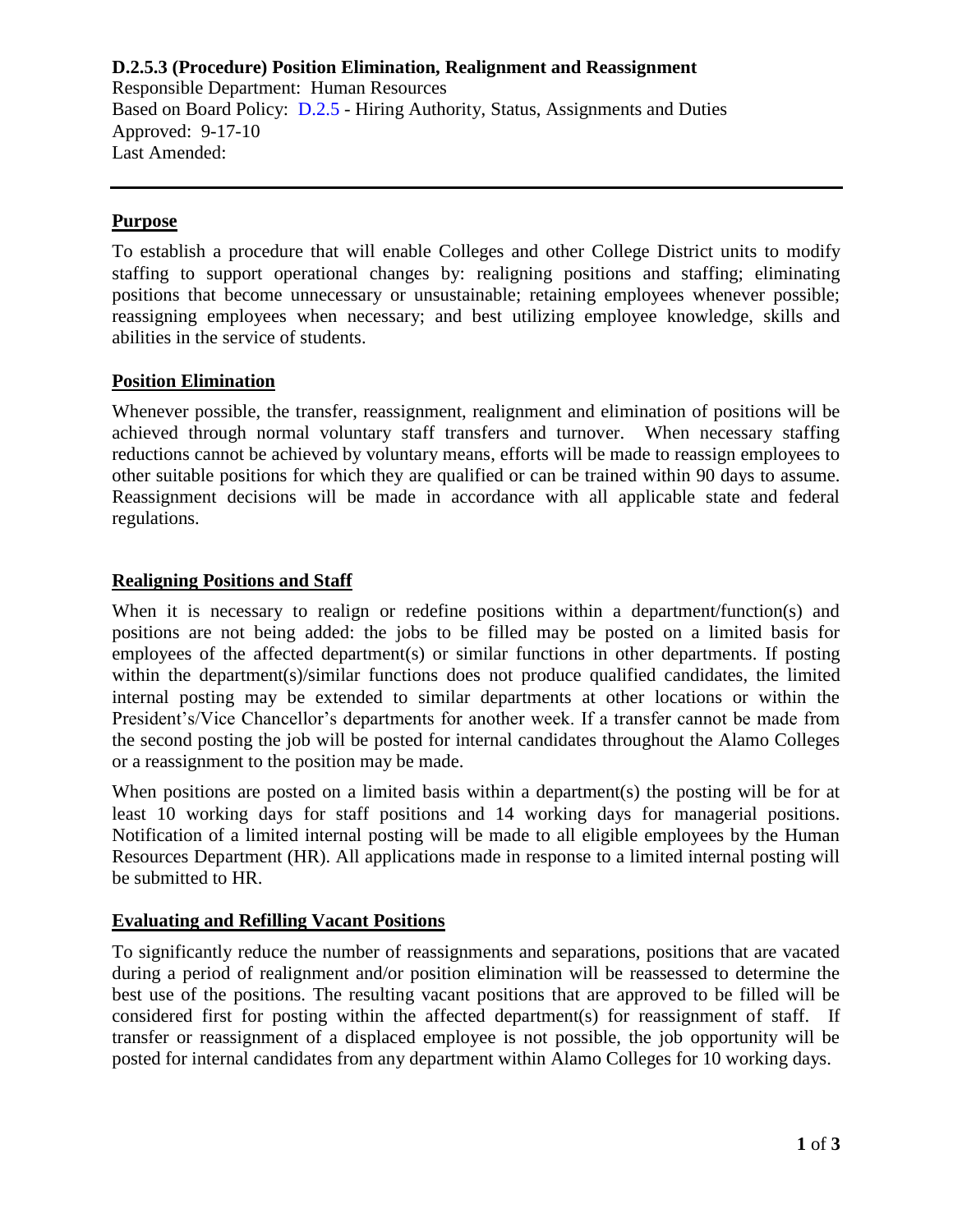#### **D.2.5.3 (Procedure) Position Elimination, Realignment and Reassignment**

Responsible Department: Human Resources Based on Board Policy: [D.2.5](https://www.alamo.edu/siteassets/district/about-us/leadership/board-of-trustees/policies-pdfs/section-d/d.2.5-policy.pdf) - Hiring Authority, Status, Assignments and Duties Approved: 9-17-10 Last Amended:

If it is apparent that no qualified internal candidates exist the position may be opened to external candidates.

Candidates for reassignment and transfer due to position elimination will receive preference and over other candidates and will be promptly transferred if selected for a position. If reassignments are to occur, the following actions will be taken before reassigning a regular full-time employee, in the following order:

- 1. Contract agency personnel assignments will be cancelled;
- 2. Temporary College District personnel assignments will be cancelled;
- 3. Employment of new hires scheduled to begin work in the department will be cancelled;
- 4. The transfers of employees scheduled to transfer into the department will be cancelled and the employees will remain in their current position in their current department;
- 5. When all other factors are equal, full-time employees with the fewest years of continuous service with the College District will be selected first for reassignment.

While efforts will be made to reassign employees to comparable position levels, the District is not bound to do so. If an employee is reassigned to a position that is not a comparable level, a salary adjustment will be made in accordance with the College District's Compensation Regulations. If a salary reduction is necessary, the reduction in pay will become effective 90 days after the date of transfer.

Performance in a new position will be evaluated 90 days after the date of transfer.

In order to preserve employment, employees may transfer from a hard-money position to an available soft-money position but no assurance of return to a hard-money position or continuation of employment can be provided if funding for the position is discontinued.

The Associate Vice Chancellor for Human Resources, the District EEO/Equity Manager, and President/Vice Chancellor or their designee will review proposed reassignment plans and will ensure a fair and consistent selection procedure. If the proposed changes involve multiple departments or colleges, all administrators who will be affected by the change will participate in the review process.

#### **Reassignment Process**

Reassigned employees are not required to accept reassignment. Displaced employees may wish to resign or utilize the notice period and accrued vacation hours and remain on the payroll while applying for other positions in the College District. If available vacation hours are exhausted and the employee is not placed, the employee will be considered to have resigned in good standing and be eligible for rehire.